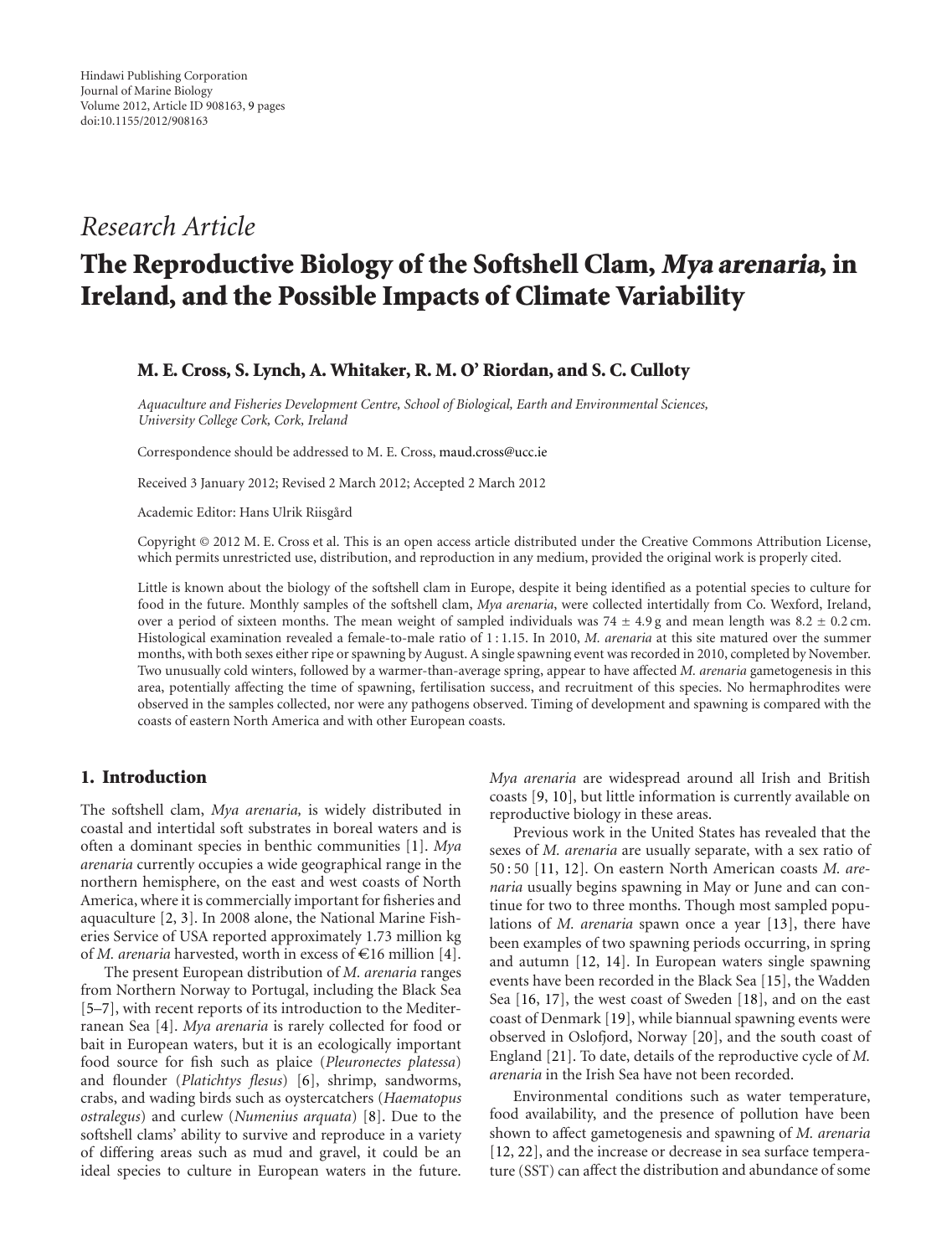bivalve species [23]. There have been records of spawning at different temperatures across the native range of *M. arenaria*, from 4◦C to 25◦C [14, 24]. In the Celtic/Biscay shelf, sea water temperatures are predicted to increase between 1.5 and 5◦C over the next 100 years [25], with global temperature hypothesized to increase 1.8 to 4◦C by the end of the 21st century [26]. However, the rate of change of temperature is highly variable spatially [27], with extreme episodes of unusual temperatures occurring in some areas. Some studies are indicating that annual seawater temperatures may rise in European, including Irish, waters in the future [28, 29], while the winter of 2009-2010 in Ireland was the coldest in 50 years, with December 2010 being the coldest on record [30].

This study was undertaken due to the lack of knowledge of the reproductive biology of *Mya arenaria* in Irish waters, and their potential as a future commercial food species. The potential effects of climate change on this species can be investigated in the short term (the effect of cold winters) and provide a baseline for longer term climate change studies in European waters. The aims of the current paper were to investigate, using histological analysis, the annual reproductive cycle of *M. arenaria* in Ireland under natural conditions, in an area close to the centre of the introduced European range and to determine whether there are differences in the reproductive cycle between that recorded in the Irish Sea and other European sites and whether patterns are similar to those observed in the native range in eastern North America.

## **2. Materials and Methods**

*2.1. Study Site.* Bannow Bay, Co. Wexford is an estuary on the southeast coast of Ireland, located at the interface between the Celtic and Irish Seas (52◦27 N 006◦47 W). It covers an area of *ca* 1050 ha, is 8 km long and between 1 and 3 km wide [31]. The intertidal habitat consists of mud and sand flats, and approximately 75% of the bay is uncovered at average low tide. The tidal range at Bannow Bay is 0.6 to 3.8 metres. There is oyster cultivation on the eastern side of the estuary, and the surrounding land mainly supports dairy and arable farming.

*2.2. Sampling.* Softshell clam, *M. arenaria,* specimens (*<sup>n</sup>* <sup>≈</sup> 30) were collected by digging in the lower intertidal (52◦13 33 N 006◦47 51 W) each month from March 2010 to June 2011, generally during the first week of each month in low Spring tides. Specimens were located in the muddy sediment by identifying the characteristic "key-hole" shaped opening left by the siphons. Digging beside these siphon holes allowed for the collection of individuals without breaking the brittle shells. *Mya arenaria* were usually found at a depth of 30 cm, though could be as deep as 40 cm during the colder months. The first 30 siphon holes identified were dug out and the individuals collected below these apertures were used. Most key-hole shaped openings were produced by larger individuals, and very few small *M. arenaria* were encountered while digging. Density estimates were not obtained as the substrate containing *M. arenaria*, consisting of mud and gravel, was not suitable for collecting density data. *Mya arenaria* were transported to a cold room (4◦C) within four hours of collection and left overnight for dissection the next morning. Each clam was numbered and the total wet weight (g), shell length from anterior to posterior end (cm), and width from dorsal side to ventral side (cm) of each individual were recorded. No sample could be taken in December 2010 due to severe weather conditions preventing travel to the sampling area.

A continuous temperature monitor, the Stowaway Tidbit Weatherproof & Waterproof Temperature Logger, was deployed underwater 10 m from the *M. arenaria* collection site in Bannow Bay from June 2010. The monitor recorded ambient temperature at 16 minute intervals, and the monthly mean was calculated from this date to the end of the study. Data were obtained from the monitor using an Optic base Station/Coupler Kit and BoxCar Pro 4.3 Starter Kit Software. As temperature for the site was only available from June 2010, air temperature data from January 2008 to July 2011 was also obtained from Met Eireann for Johnston Castle, which is approximately 20 km from Bannow Bay.

*2.3. Histological Techniques.* The soft tissue of each clam was dissected within 24 hours of collection from the fresh individuals. Two cuts through the body of the animal provided a transverse section of the visceral mass, which contained the gonad, renal gland and digestive tract, and sections of the gill and mantle. The tissue was fixed in Davidson's solution for 48 hours and stored at 4◦C. Slides were prepared using standard histological techniques, where tissues were dehydrated in alcohol, cleared in xylene, embedded in paraffin wax, sectioned at 7 *μ*m, and stained with Harris' hematoxylin and eosin before being mounted on clean standard microscope slides [32]. The prepared microscope slides were examined using 10x, 20x, and 40x magnification, to determine sex and stage of reproductive development. Individuals were also screened for the presence of any parasites and abnormal conditions or pathologies.

*2.4. Staging of Gonadal Development.* Clam reproductive maturity was categorised into five stages using the maturity scale described by Brousseau [12], whereby maturity stages were designated as "indifferent, developing, ripe, spawning, and spent." When more than one developmental stage was present in a single individual, the maturity was scored based on the most prevalent stage.

The indifferent stage of female *Mya arenaria* is identified when the distinctive female inclusions are visible in the follicle cells and extremely small primary oocytes are present in the alveolar membrane. The developing stage is recognised by an increase in the number and the size of oocytes. A central lumen is present in each follicle, into which protrude the stalked oocytes. In the ripe female there are many mature, spherical oocytes which appear to be free within the follicular lumen. In the spawned stage, the mature oocytes are gradually discharged. Emptying follicles and the cessation of oogenesis in all follicles is characteristic of this stage. In the spent stage, unspent oocytes in the early phases of cytolysis are present. These appear in the lumen as large, darkly staining bodies with obscure nuclei. Follicle cells begin to reinvade the follicles from the basal membrane.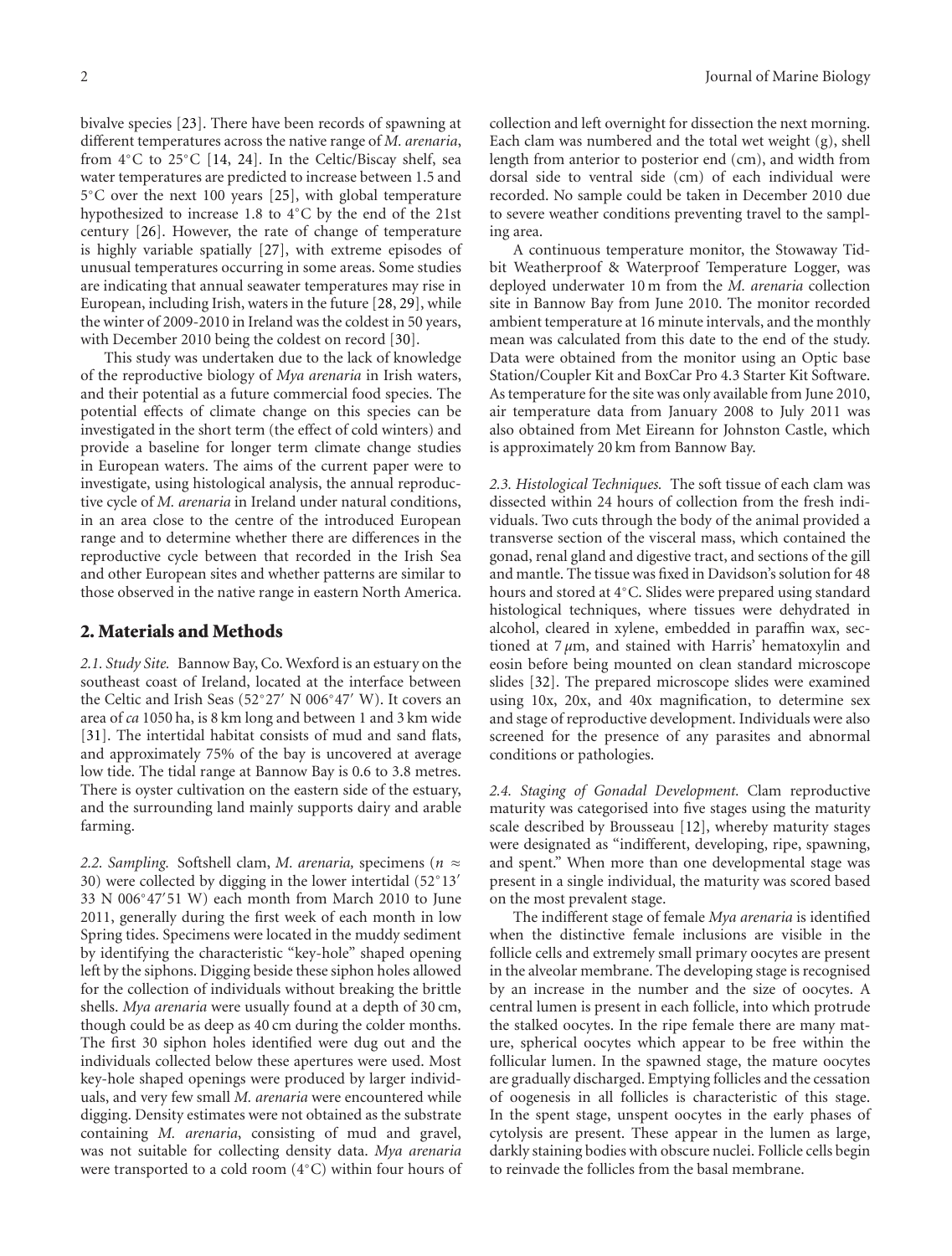

Figure 1: Mean weight (±S.D.) of female and male *Mya arenaria* sampled at Bannow Bay from March 2010 to June 2011.

During the indifferent stage of male *Mya arenaria* the follicles contain the aberrant forms, multinucleated nonpycnotic cysts and pycnotic cells. The basal membrane and follicle cells are the dominant structural elements, with a few primary spermatocytes or spermatogonia visible at the periphery of the lumen. In the developing stage, the maturation and proliferation of the spermatocytes takes place. In the ripe male clam the follicle is filled with dense radiating bands of spermatozoa, the tails of which project into the central lumen. In the spawned stage the follicle is characterised by fewer spermatozoa than the ripe clam. A few spermatozoa remain in the radiating bands but the rows of follicle cells gradually increase to replace the spawned spermatozoa. In the spent male, the follicles are almost completely filled with follicle cells and the reduced lumen contains a few sex cells [12].

# **3. Results**

*3.1. Measurements.* Of the 432 individuals collected over 16 months from March 2010 to June 2011, the average weight of all individuals was 74 g  $\pm$  4.9 g (Figure 1) with the lightest individual collected weighing 3.1 g, and the heaviest 200 g. Over the months sampled, mean monthly values ranged from 60.5 g  $\pm$  4 g to 103 g  $\pm$  5.4 g. The average length of all *M. arenaria* collected was  $8.2 \text{ cm} \pm 0.2 \text{ cm}$  (Figure 2). Individuals collected ranged from 2.6 to 11.6 cm in length, with the mean monthly lengths ranging from 7.4 cm  $\pm$  0.1 cm to 9.4 cm  $\pm$  0.1 cm. Due to the nature of collection, only softshell clams with visible siphon holes were collected. Very few spat were observed at this area while sampling. All lengths and weights of *Mya arenaria* were observed in various stages of gametogenesis apart from males under 5.9 cm (Figures 5, 6, 8, and 9).

The average weight and length of female individuals were 74 g  $\pm$  3.5 g and 8.1 cm  $\pm$  0.2 cm, respectively, while the average weights and lengths of male individuals were  $75 g \pm 3.2 g$ and 8.2 cm  $\pm$  0.1 cm. On average, female individuals were both lighter and shorter than male *M. arenaria*, though this



Figure 2: Mean length (±S.D.) of female and male *Mya arenaria* sampled at Bannow Bay from March 2010 to June 2011.



Figure 3: Sex ratio of *Mya arenaria* sampled at Bannow Bay over study period.

was not statistically significant when using a *t*-test ( $t = 0.53$ , *df* <sup>=</sup> 28, *P >* <sup>0</sup>*.*1). Only measurements of undamaged shells were included in the results.

#### *3.2. Histology*

*3.2.1. Sex Ratio.* Of the softshell clams examined, 199 (46%) were female, 229 (53%) were male, and four (1%) were immature or the sex could not be determined (Figure 3). A Chi-squared  $(\chi^2)$  was used to analyse sex ratios. The overall female:male sex ratio of  $1:1.15$  did not show a significant divergence from a 50 : 50 ratio ( $\chi^2 = 2.57$ ,  $df = 1$ ,  $P > 0.05$ ). Within months, it was revealed that there was no statistically significant divergence from the 50:50 ratio of sexes ( $\chi^2$  = 0.133,  $df = 1$ ,  $P > 0.05$  to  $\chi^2 = 2.882$ ,  $df = 1$ ,  $P > 0.05$ ), though the closest to showing a significant divergence was the October 2010 sample, with 10 female and 20 male *M. arenaria* ( $\chi^2 = 3.333$ , *df* = 1, *P* > 0.05).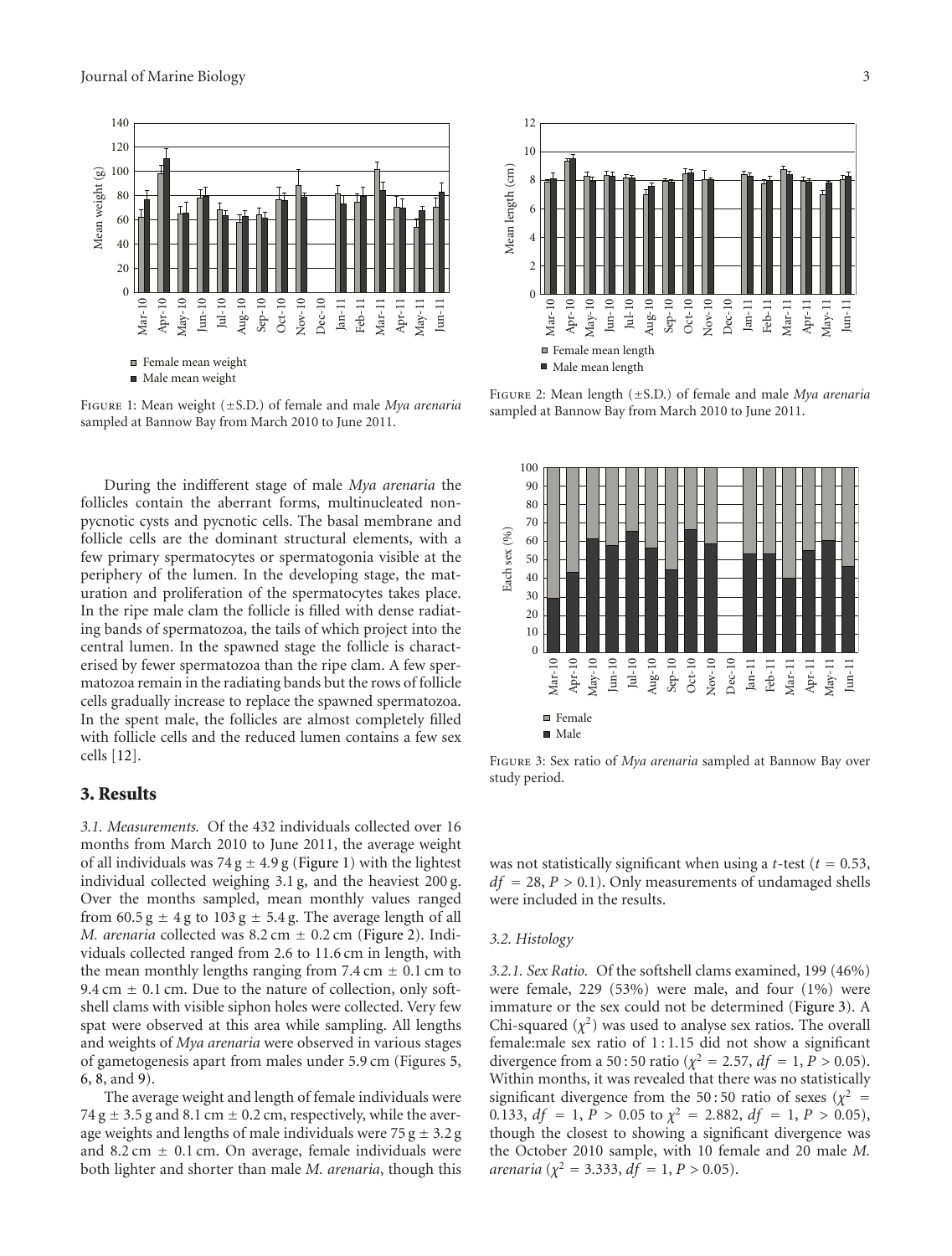

Figure 4: Stages of gametogenesis observed in female clams over the study period.



Figure 5: Relationship between female *Mya arenaria* length and stage of gametogenesis.

#### *3.2.2. Sexual Cycle*

*Female.* During the course of the study, all five of the stages of gametogenesis described by Brousseau [12] were observed. In 2010, the sampled female *M. arenaria* showed a less defined cycle than the male individuals, with development, ripening and spawning taking place from March to October (Figure 4). Fifty percent of individuals were spent in May 2010, following a large number (76%) ripe in March, and 41% spawning in April. The percentage of females developing rose from March to July 2010, with all individuals either ripe or spawning by August 2010 (Figure 4). The majority of spawning individuals were present in September (62%), with all spawning completed by November 2010. October and November samples contained the highest percentage of spent females, at 70% and 67%, respectively, with some indifferent individuals also present (10%).



Figure 6: Relationship between female *Mya arenaria* weight and stage of gametogenesis.

![](_page_3_Figure_9.jpeg)

Figure 7: Stages of gametogenesis observed in male clams over the study period.

In 2011 most females were developing over the winter months of January and February (∼90%), with some spent individuals present (∼10%). Female *M. arenaria* began ripening in March 2011, similar to 2010, but at a much lower percentage (39%). The majority of individuals (∼60%) were developing from March to June 2011, with some at the ripe stage (∼30%) but none were spawning, in contrast to the same period in 2010. There were spent females present in April, May, and June of 2011, and individuals of indifferent stage present in April (9%).

*Male.* In the collected samples, all male *M. arenaria* were indifferent in March 2010 (100%), which steadily decreased until June (13%) (Figure 7). Development of the male gonads began to take place in April (8%) and spawning was observed for the final time in October 2010. The number of developing individuals rose to 66% in June and 47% in July 2010. Ripe individuals were first present in May (22%), and by August all males were either ripe (47%) or spawning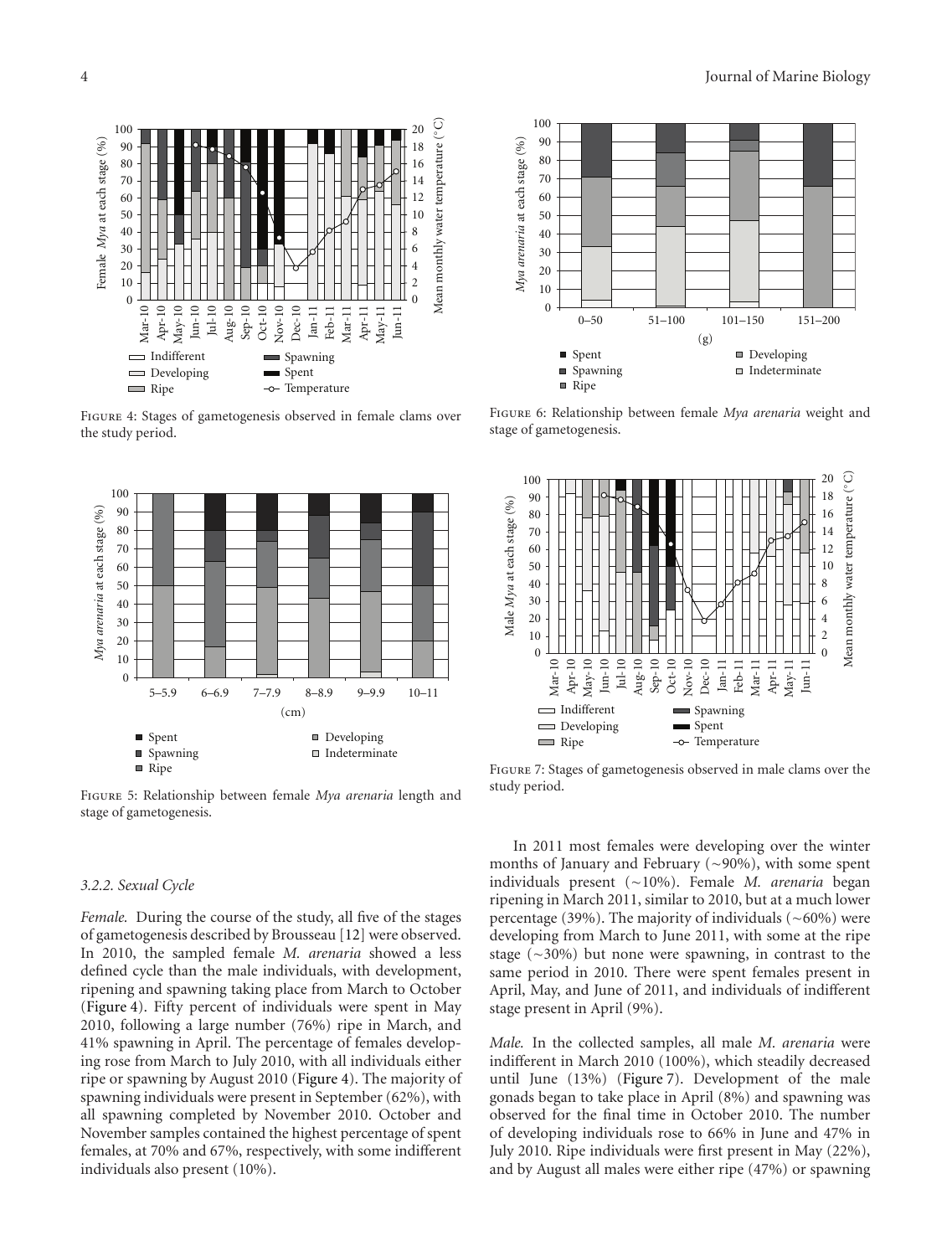![](_page_4_Figure_1.jpeg)

Figure 8: Relationship between male *Mya arenaria* length and stage of gametogenesis.

(53%). Spawning was completed by November 2010, with the majority of individuals spent in September (38%) and October (50%) samples. All males collected from November 2010 to February 2011 were in the resting indifferent stage, with development beginning earlier in March 2011, as compared to the previous year, when developing individuals were not detected until April. Ripe individuals were present in May 2011, similar to the previous year, though some spawning individuals were present in this month, compared to a lack of spawning individuals until August in 2010. There were a higher number of indifferent individuals present in June 2011 (29%) as opposed to June 2010 (13%).

The smallest reproducing female and males sampled were 5.1 cm (17.8 g) and 6.1 cm (29.0 g), respectively. The only immature clam collected was 2.6 cm in length, and 3.1 g in weight.

*3.2.3. Disease.* Screening of the histological sections of the visceral mass, gill, and mantle of sampled *Mya arenaria* revealed no parasites or pathological indications of disease, such as hematopoietic neoplasia, in any of the individuals sampled in Bannow Bay over the study period.

*3.3. Temperature.* The mean monthly temperature recorded by the Stowaway Tidbit Temperature Logger, underwater, at Bannow Bay was highest in June 2010 at 18◦C and decreased each subsequent month to 3◦C in December 2010 (Table 1). The highest recorded temperature points in 2010 were 27.97◦C on June 26th and 27.31◦C on July 12th, and the lowest was −1.66◦C on December 24th and 25th. The lowest water temperature recorded in 2011 was recorded at −0.44◦C on 29th January. Mean monthly water temperatures rose from 5.66◦C in January 2011 to 15.1◦C in June, peaking at 26.4◦C on 3rd June 2011 (Table 1).

Air temperature readings at Johnstown Castle from January 2008 to July 2011 showed a decrease in the monthly minimum temperatures recorded during the winter months, from 4.4◦C in January 2008 to 2.3◦C in January 2009, and

|           | temperature monitor in Bannow Bay from June 2010 to June 2011. |         |                                     |            |  |  |
|-----------|----------------------------------------------------------------|---------|-------------------------------------|------------|--|--|
| Month     | Mean                                                           | Minimum | Maximum                             | Degree     |  |  |
|           |                                                                |         | temperature temperature temperature | days/month |  |  |
| $Jun-10$  | 18.21                                                          | 10.34   | 27.97                               | 546.3      |  |  |
| Jul- $10$ | 17.7                                                           | 13.51   | 27.31                               | 548.7      |  |  |
| Aug- $10$ | 16.89                                                          | 9.48    | 26.32                               | 523.59     |  |  |
| $Sep-10$  | 15.59                                                          | 8.62    | 24.06                               | 467.7      |  |  |
| $Oct-10$  | 12.59                                                          | 5.73    | 18.21                               | 390.29     |  |  |
| $Nov-10$  | 7.31                                                           | $-1.35$ | 16.43                               | 219.3      |  |  |
| $Dec-10$  | 3.75                                                           | $-1.66$ | 8.33                                | 116.25     |  |  |
| $Jan-11$  | 5.66                                                           | $-0.44$ | 9.48                                | 175.46     |  |  |
| $Feb-11$  | 8.16                                                           | 4.6     | 11.8                                | 228.48     |  |  |
| $Mar-11$  | 9.2                                                            | 4.9     | 16                                  | 285.2      |  |  |
| $Apr-11$  | 13                                                             | 8       | 22.2                                | 403        |  |  |

May-11 13.5 8.6 20.6 418.5 Jun-11 15.1 10.3 26.4 453

![](_page_4_Figure_9.jpeg)

Figure 9: Relationship between male *Mya arenaria* weight and stage of gametogenesis.

−0.15◦C in December 2010. The mean monthly winter temperatures also showed a decrease during this time, from 6.9◦C in January 2008 to 4.9◦C in January 2009, and 2.2◦C in December 2010 (Figure 10).

In 2008 the mean monthly air temperatures at Johnstown Castle rose from 6.9◦C and 6.5◦C in January and February, respectively, to 15.4◦C in July and August, peaking at 18.5◦C in July 2008. Mean monthly air temperatures fell to 4.9◦C in January 2009, and increased to 15.2◦C in August, with the maximum temperature of 2009 recorded at 18◦C in August. In 2010 the mean monthly air temperature of 3.5◦C was recorded in January, rising to 16.5◦C in July, and peaking at 19.2◦C. In 2011 the mean monthly air temperatures at Johnstown Castle were 1.7◦C warmer, on average, from January to June, than the same months in 2010. The

TABLE 1: The mean, minimum, and maximum monthly water temperatures and degree days per month, recorded by a continuous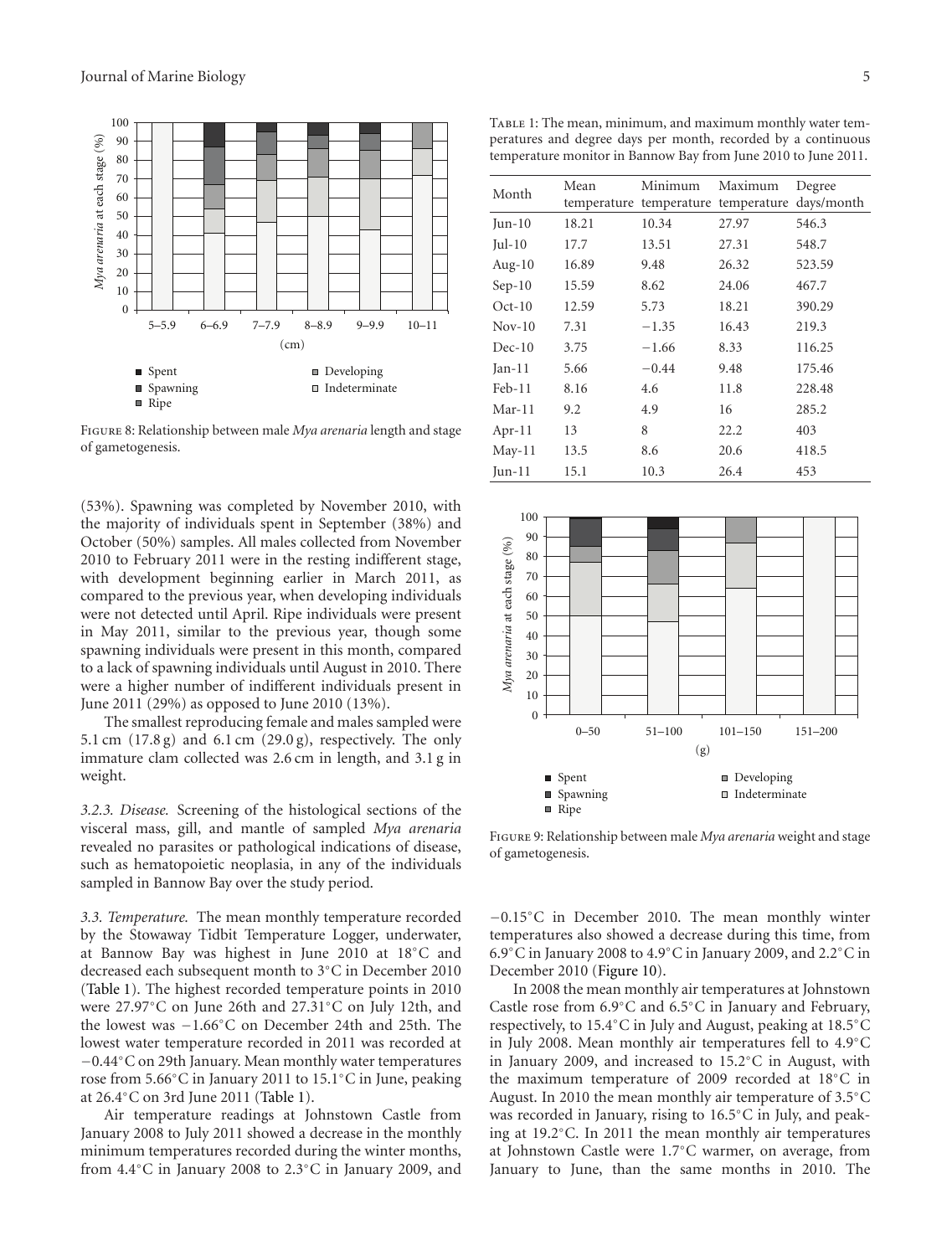![](_page_5_Figure_1.jpeg)

Figure 10: Air temperature reading for Johnstown Castle, January 2008 to July 2011, showing mean, maximum, and minimum temperature for each month.

maximum temperature recorded in 2011 up to the end of the field trial was 17.8◦C in July (Figure 10).

### **4. Discussion**

Of the sampled *Mya arenaria*, the average length of all individuals was  $8.17 \pm 0.18$  cm, with the shortest measuring 2.6 cm and the longest 11.5 cm. Previous studies in North American [33] and European [20] waters have revealed maximum lengths of individuals between 10 and 17 cm [34, 35]. Past work has revealed that softshell clams smaller than 2 cm in length are usually immature, with indistinguishable gonads [12, 24]. First reproduction usually occurs at a size of 2–5 cm in length [6, 36] which, depending on environmental conditions, can mean the individual is anything from 1 to 4 years of age [6]. Newell and Hidu [11] suggested that the size of the individual is more important than age when it comes to the initiation of a spawning event. Data collected in the present study correlate with this, in that the smallest reproducing female and male were 5.1 and 6.1 cm, respectively. The sex of the smallest clam sampled (2.6 cm) was not discernible as the clam was immature.

The overall female:male sex ratio of  $1:1.15$  in the present study did not show a significant divergence from the 50 : 50 ratio previously described in Denmark [19] and Oslofjord, Norway [20], and on north American coasts in Massachusetts and Connecticut [12, 24], in Maryland [37], and in Washington [32]. There was no evidence of hermaphroditism or protandry in the present study, in keeping with recordings of low incidences of hermaphroditism in past studies [19, 24, 38]. All stages of gametogenic development of *M. arenaria* previously described by Brousseau [12] were observed over the period of sampling. *Mya arenaria* matured over the summer months of 2010, with both sexes either ripe or spawning by August, similar in timing to the spawning period recorded in New England [13], in Massachusetts, USA

[39, 40], in Denmark [41], and in the Dutch Wadden Sea  $[17]$ .

Previous studies of *M. arenaria* in both North America and continental Europe have shown that softshell clams can spawn either once or twice during one year, with the majority of spawning taking place during June, July, and August [6, 12, 35]. The data from the present study demonstrated that male *Mya arenaria* of Bannow Bay had one spawning period at the end of summer 2010. These data are in keeping with previous observations in the north east Atlantic in the Black Sea [15], on the west coast of Sweden [18], on the east coast of Denmark [19], and in the Wadden Sea [16, 17]. The female *M. arenaria* of Bannow Bay show a less tightly defined spawning period than the males, with spawning individuals recorded from March to October, and peaks in spawning taking place in April, June, and August/September 2010. However, all female individuals were either ripe or spawning in August 2010, with a large percentage in these stages in September, and most individuals spent in October and November. Based on the data collected at Bannow Bay, Ireland, and previous research across the North Atlantic, it would seem that the reproductive cycle of *Mya arenaria* is affected by more than just latitudinal distribution of individuals [12, 42].

In eastern Atlantic waters the majority of spawning periods have been recorded in the summer months of May and June (Table 2). Where *M. arenaria* were recorded as spawning biannually, in Oslofjord, Norway, and S. E. England, the second spawning took place in or around September. In 2010, the present study revealed spawning at a similar time of March to July for female softshell clams, and August to October for both female and male clams (Table 3). The less tightly defined spawning period of female *M. arenaria* compared to male individuals has not been recorded previously in European waters, and was not repeated in 2011, when no spawning had taken place in female *M. arenaria* by June, when the field study concluded.

Environmental conditions including food availability and temperature have been shown to affect gametogenesis and spawning of *M. arenaria* [24]. It is currently unknown whether a "critical" water temperature is more important at a certain point in gonadal development, to progress maturation, or to begin the spawning event itself [24, 43], though Belding [40] concluded that the degree of maturation of *M. arenaria* is dependent on the number of days the water temperature remains in the desired range for gamete formation. It is generally considered that spawning of *M. arenaria* begins when water temperature rises to  $10°C$  [4, 44], though this can depend on the area, as a spawning peak was recorded at 4–6◦C in Massachusetts [24] while Belding [40] reported a spawning peak at 22◦C in the same area. When *M. arenaria* are forced to spawn in culture, water temperature needs to reach 22 to 24◦C before spawning begins [45]. The male *M. arenaria* of this study began spawning in August 2010, which had an average daily water temperature of 16.9◦C. However, the two preceding months of June and July had average daily water temperatures of 18.2 and 17.7◦C, respectively, with 22◦C and 24◦C first recorded in late May 2010. The majority of spawning of female *M. arenaria* also took place in August and September 2010, with a small group spawning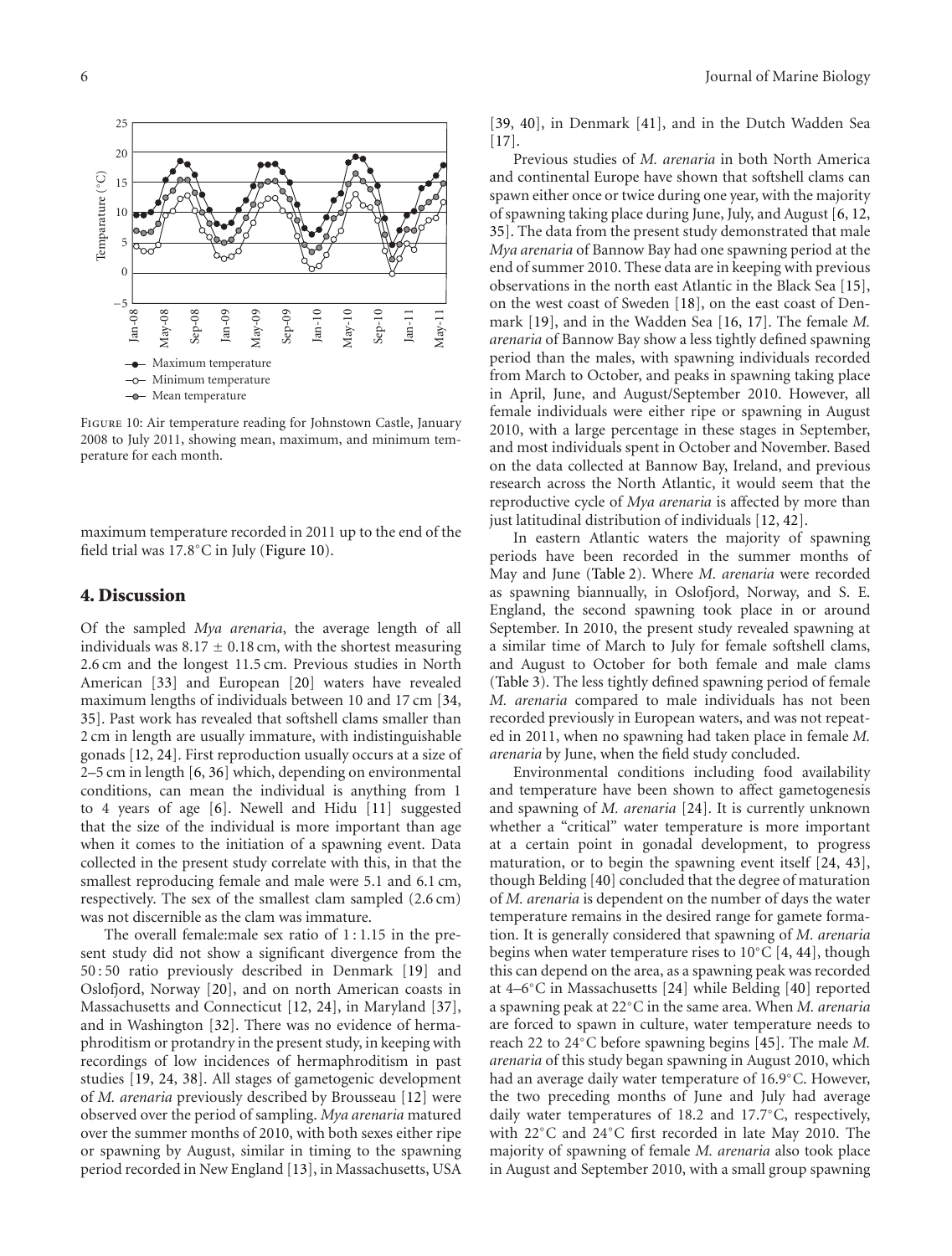| Area                 | Latitude                               | Tidal level             | Spawning | Month                    | Authors                                          |  |  |
|----------------------|----------------------------------------|-------------------------|----------|--------------------------|--------------------------------------------------|--|--|
| Oslofjord, Norway    | 59°91'N<br>$10^{\circ}37'$ E           | Intertidal              | Biannual | June and September       | Winther and Gray, 1985 [20]                      |  |  |
| West coast of Sweden | $57^{\circ}37'$ N<br>$35^{\circ}51'$ E | Intertidal              | Annual   | June/July                | Möller and Rosenberg, 1983<br>$\lceil 18 \rceil$ |  |  |
| Wadden Sea           | $55^{\circ}00'$ N<br>$6^{\circ}7'$ W   | Intertidal              | Annual   | May/June                 | Günther, 1992 [16]                               |  |  |
| Dutch Wadden Sea     | $55^{\circ}00'$ N<br>$6^{\circ}7'$ W   | Subtidal and Intertidal | Annual   | July-November            | Cardoso et al., 2009 [17]                        |  |  |
| Denmark              | $55^{\circ}55'$ N<br>$12^{\circ}0'$ E  | Subtidal                | Annual   | May/June                 | Munch-Petersen, 1973 [19]                        |  |  |
| S.E. Ireland         | $52^{\circ}13'$ N<br>$06^{\circ}47'$ W | Intertidal              | Annual   | August/September         | Current paper                                    |  |  |
| S.E. England         | $50^{\circ}37'$ N<br>$4^{\circ}25'$ W  | Intertidal              | Biannual | March and late<br>Summer | Warwick and Price, 1975 [21]                     |  |  |
| <b>Black Sea</b>     | $42^{\circ}30'$ N<br>$35^{\circ}00'$ E | N/A                     | Annual   | Late May                 | Began, 1979 [15]                                 |  |  |

Table 2: The timing of spawning seasons, by latitude, of European *Mya arenaria* reported in the literature.

Table 3: The number of female and male *Mya arenaria* individuals present each month, in the five stages of gametogenesis.

|                  | Indeterminate |    | Developing     |              | Ripe    |             | Spawning       |             | Spent |             |
|------------------|---------------|----|----------------|--------------|---------|-------------|----------------|-------------|-------|-------------|
|                  | F             | M  | F              | M            | $\rm F$ | $\mathbf M$ | F              | $\mathbf M$ | F     | $\mathbf M$ |
| Mar- $10$        |               | 5  | $\overline{2}$ |              | 9       |             |                |             |       |             |
| Apr-10           |               | 12 | 4              | $\mathbf{1}$ | 6       |             |                |             |       |             |
| May-10           |               | 7  | 4              | 8            |         | 4           | 2              |             | 6     |             |
| $Jun-10$         |               | 2  | 4              | $10\,$       | 3       | 4           | 4              |             |       |             |
| $Jul-10$         |               |    | 4              | 9            | 4       | 9           | 1              |             | 1     |             |
| Aug-10           |               |    |                |              | 9       | 8           | $\overline{4}$ | 9           |       |             |
| Sep-10           |               |    |                |              | 3       | 1           | 10             | 6           | 3     | 5           |
| $Oct-10$         |               | 5  |                |              |         |             |                | 5           | 7     | 10          |
| $\,$ Nov-10 $\,$ |               | 17 | 3              |              |         |             |                |             | 8     |             |
| $Jan-11$         |               | 16 | 13             |              |         |             |                |             |       |             |
| $Feb-11$         |               | 16 | 12             |              |         |             |                |             | 2     |             |
| $Mar-11$         |               | 7  | 11             | 5            | 7       |             |                |             |       |             |
| Apr-11           |               | 9  | 6              | 7            | 3       |             |                |             | 2     |             |
| May-11           |               | 5  | $\overline{7}$ | 10           | 3       |             |                |             |       |             |
| $Jun-11$         |               | 4  | 9              | 4            | 6       | 6           |                |             |       |             |

in May. In 2011, water temperatures first rose to 10◦C in the last week of February, and male development began in early March. Female development was in progress during the winter months, but ripe individuals were first detected in March 2011. The critical spawning temperature of 22◦C was first recorded in 2011 on 2nd June. The critical upper temperature of 28◦C [4, 6] was never reached in the waters of Bannow Bay in 2010, though a peak of 27◦C was recorded in July 2010 for a short period of time.

The winters of 2009/2010 and 2010/2011 were exceptionally cold in Ireland, with air temperatures decreasing to −17◦C in Northern areas in January 2011 [30]. Air temperature data, collected at Johnstown Castle (20 km from Bannow Bay) for the period January 2008 to July 2011, reveal that the lowest recorded temperatures dropped each winter from 3◦C in March 2008, to 2.34◦C in January 2009,

0.65◦C in January 2011, and to −0.2◦C in December 2010 (Figure 10). Unusually cold intervals similar to this have lead to mass mortalities of bivalve species, and contraction of species range in the past [46]. A disparity in gametogenic development timing between the sexes may be a critical factor reducing recruitment in the species, as it results in less overlap of months where both sexes are spawning simultaneously. In 2010, female and male *M. arenaria* of Bannow Bay were spawning synchronously in the months of August, September, and October, while the gametes released by female individuals from March to July 2010 would have remained unfertilised.

Following the period of cold winters, air temperature readings from Johnstown Castle reveal monthly mean temperatures were greater in 2011 compared to 2010, from January to May (Figure 10). In the present study, the effects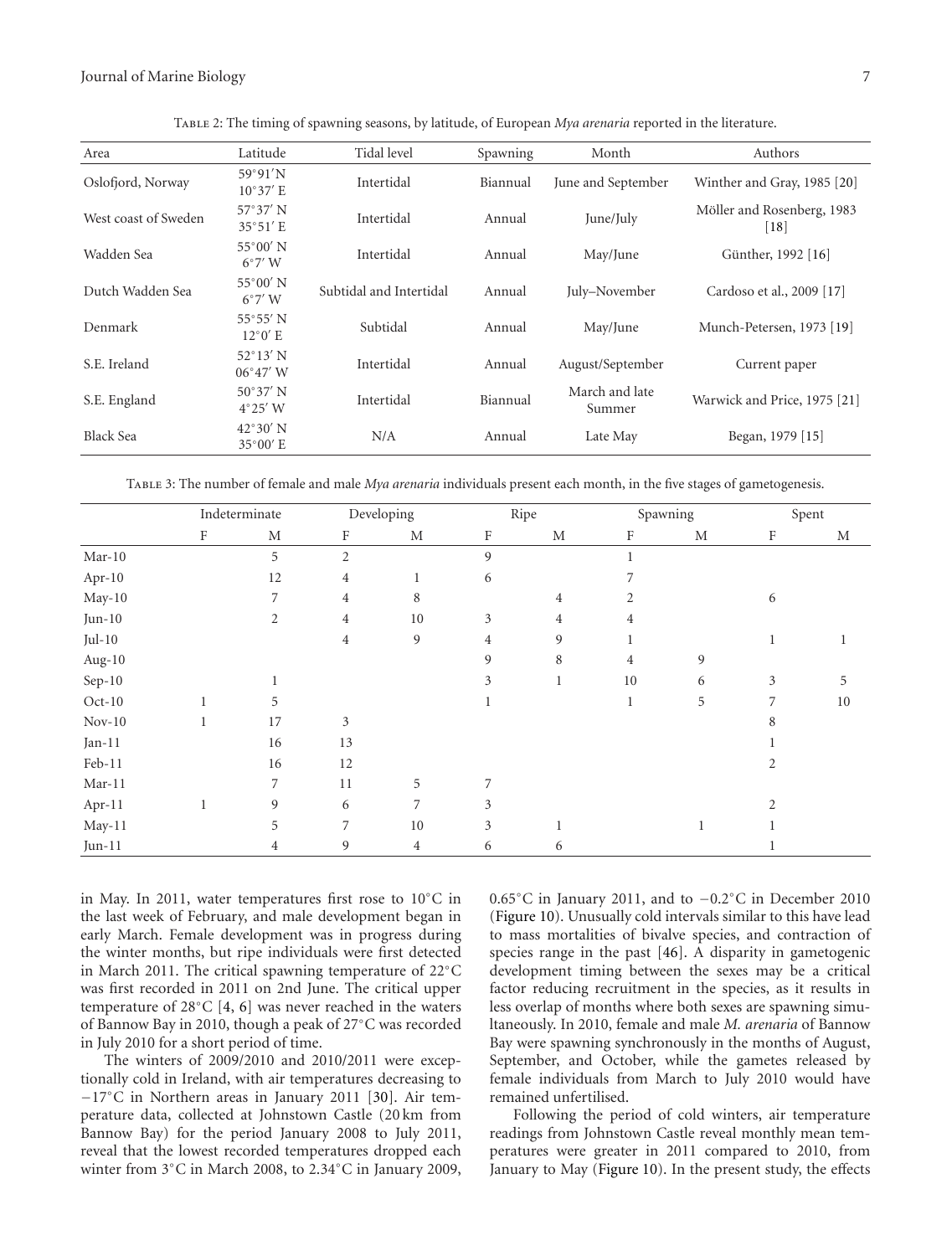of two unusually cold winters, followed by a warmer than average spring, would seem to have affected the timing of development in *M. arenaria* individuals in 2011, compared to 2010. In the males of the species, the variable temperatures appear to have advanced the progression of gonad development, with 42 and 44% of males developing in March and April 2011, though none or few individuals were developing in the same months in the previous year. Ripe males were first recorded in May of each year, with spawning taking place in 2010 in August, though spawning was observed as early as May in 2011. In contrast, the development of female *M. arenaria* would seem to have been inhibited in 2011, with the majority of individuals still developing in March, compared to the majority of females already being ripe in March 2010. Also, though spawning individuals were present from March in 2010, by June 2011 only ripe individuals were still present in the sample, with many (56%) still developing. Overall, the cold winters followed by a warmer than average spring appeared to have accelerated gametogenesis in males in 2011, compared to 2010, and had the opposite effect in female *Mya arenaria*. This asynchronous spawning may be a critical factor reducing recruitment in the species if climatic variability continues and male and female *Mya arenaria* continue to spawn at different times.

No disease or pathogens have been observed in the Irish Sea *M. arenaria*, despite the fact that other bivalves such as *Cerastoderma edule* collected monthly in the same area have revealed a heavy prevalence of trematodes, neoplasia and *Nematopsis* spp. (Morgan, pers comm). To date, only low levels of disease or pathogens has been reported in Mya arenaria on European shores [47], despite a number of diseases and parasites being present in the *M. arenaria* populations of North America, particularly hematopoietic neoplasia, which was not observed in this study [48–53]. This could be due to a lower density of these animals, than in the intensively cultured areas of North America [54].

In summary, the *Mya arenaria* of Bannow Bay of south east Ireland matured over the summer months of 2010, with both sexes either ripe or spawning by August in a single spawning episode, and all spawning being completed by November. Gametogenic development of female *M. arenaria* would seem to be inhibited in 2011, compared to 2010, while development of male clams has been advanced. Progression of developmental stages suggests that a discrepancy between the sexes spawning events could occur, affecting recruitment in Bannow Bay *M. arenaria*.

# **Acknowledgment**

This project was part-funded by the Ireland Wales Programme 2007–2013 INTERREG 4A European Regional Development Fund.

## **References**

[1] R. Lasota, H. Hummel, and M. Wolowicz, "Genetic diversity of European populations of the invasive soft-shell clam *Mya arenaria* (Bivalvia)," *Journal of the Marine Biological Association of the United Kingdom*, vol. 84, no. 5, pp. 1051–1056, 2004.

- [2] B. F. Beal, "Adding value to live, commercial size soft-shell clams (*Mya arenaria* L.) in Maine, USA: results from repeated, small-scale, field impoundment trials," *Aquaculture*, vol. 210, no. 1–4, pp. 119–135, 2002.
- [3] L. B. Connell, S. P. MacQuarrie, B. M. Twarog, M. Iszard, and V. M. Bricelj, "Population differences in nerve resistance to paralytic shellfish toxins in softshell clam, *Mya arenaria*, associated with sodium channel mutations," *Marine Biology*, vol. 150, no. 6, pp. 1227–1236, 2007.
- [4] S. Weston and J. K. Buttner, "Softshell clam culture: basic biology and general culture considerations," NRAC Publication 201, 2010.
- [5] Y. Zaitsev and V. Mamaev, *Marine Biological Diversity in the Black Sea*, United Nations Publications, New York, NY, USA, 1997.
- [6] M. Strasser, "*Mya arenaria*—an ancient invader of the North Sea coast," *Helgoland Marine Research*, vol. 52, no. 3, pp. 309– 324, 1999.
- [7] A. Conde, J. Novais, and J. Domínguez, "Southern limit of distribution of the soft-shell clam *Mya arenaria* on the Atlantic East Coast," *Biological Invasions*, vol. 12, no. 3, pp. 429–432, 2010.
- [8] L. Zwarts and J. Wanink, "Siphon size and burying depth in deposit- and suspension-feeding benthic bivalves," *Marine Biology*, vol. 100, no. 2, pp. 227–240, 1989.
- [9] N. C. Eno, R. A. Clark, and W. G. Sanderson, *Non-Native Marine Species in British Waters: A Review and Directory*, Joint Nature Conservation Committee, 1997.
- [10] R. M. O'Riordan, C. Moriarty, and D. Murray, "The accidental introduction of marine animals into Ireland," in *Biological Invaders: The Impact of Exotic Species*, pp. 95–106, 2002.
- [11] C. Newell and H. Hidu, *Species Profiles: Life Histories and Environmental Requirements of Coastal Fish and Invertebrates (North Atlantic): Softshell Clam. [*Mya arenaria*], Maine Shellfish Research and Development, Damariscotta (USA)*, Maine Shellfish Research and Development, Damariscotta (USA); Maine University, Orono (USA), Department of Animal and Veterinary Sciences, 1986.
- [12] D. Brousseau, "A comparative study of the reproductive cycle of the soft-shell clam, *Mya arenaria* in Long Island Sound," *Journal of Shellfish Research*, vol. 6, no. 1, pp. 7–16, 1987.
- [13] J. Ropes and A. Stickney, "Reproductive cycle of *Mya arenaria* in New England," *Biological Bulletin*, vol. 128, no. 2, pp. 315– 327, 1965.
- [14] H. T. Pfitzenmeyer, "Annual cycle of gametogenesis of the soft-shelled clam, *Mya arenaria*, at Solomons, Maryland," *Chesapeake Science*, vol. 6, no. 1, pp. 52–59, 1965.
- [15] Y. P. Began, "Reproduction and growth of *Mya arenaria* in the Black Sea," *Biologija Morja*, vol. 6, pp. 70–72, 1979.
- [16] C. P. Günther, "Settlement and recruitment of *Mya arenaria* L. in the Wadden Sea," *Journal of Experimental Marine Biology and Ecology*, vol. 159, no. 2, pp. 203–215, 1992.
- [17] J. F. M. F. Cardoso, J. I. Witte, and H. W. van der Veer, "Differential reproductive strategies of two bivalves in the Dutch Wadden Sea," *Estuarine, Coastal and Shelf Science*, vol. 84, no. 1, pp. 37–44, 2009.
- [18] P. Möller and R. Rosenberg, "Recruitment, abundance and production of *Mya arenaria* and *Cardium edule* in marine shallow waters, western Sweden," *Ophelia*, vol. 22, no. 1, pp. 33–55, 1983.
- [19] S. Munch-Petersen, "An investigation of a population of the soft clam (*Mya arenaria* L.) in a Danish estuary," *Fiskeridirektoratets Skrifter. Serie Havunders Kelser*, vol. 3, pp. 47–73, 1973.